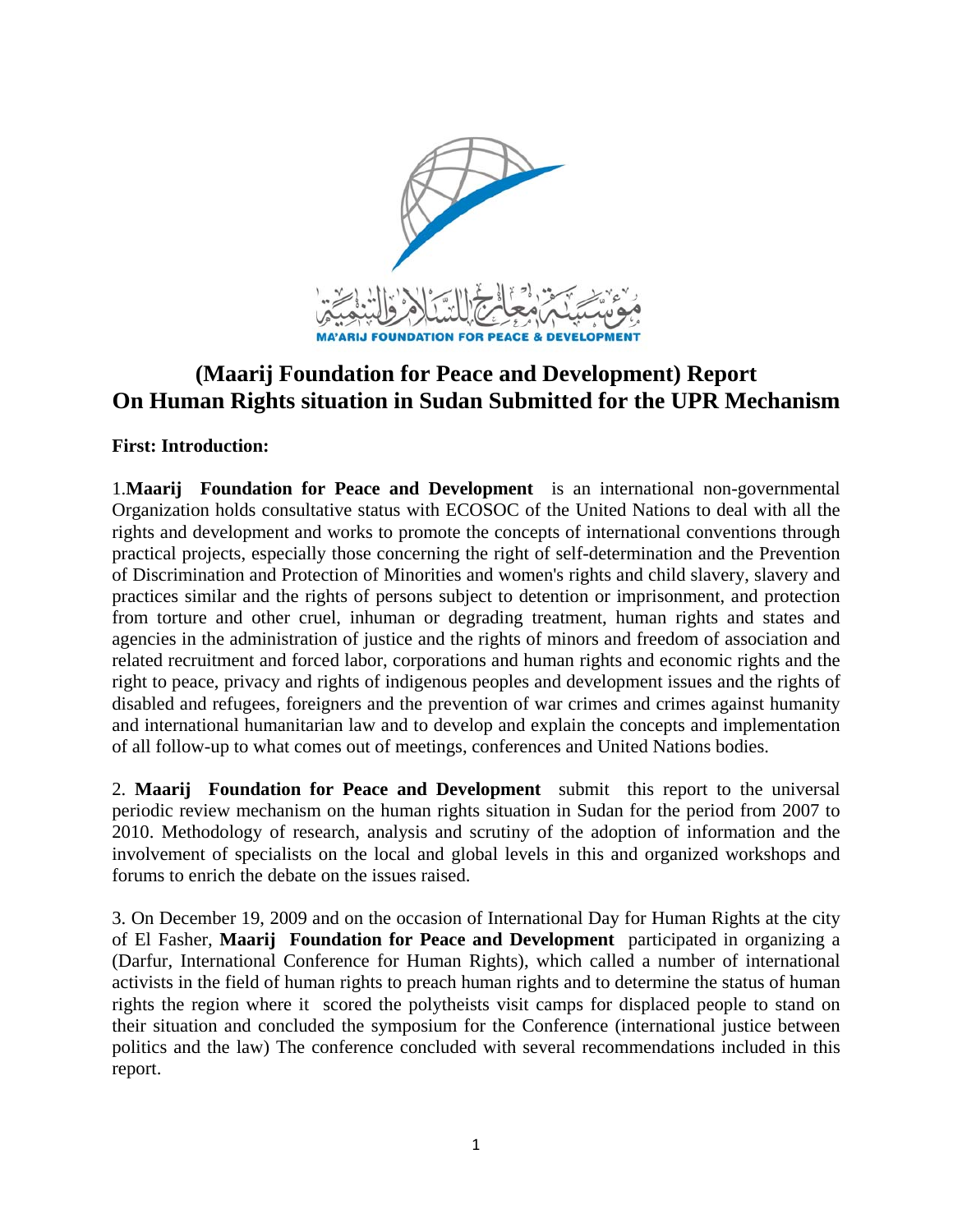## **Second: legal and institutional framework for human rights in Sudan**

### **4. The international legal framework**

5. **Sudan** is a party in many of the basic international instruments of human rights, including the International Covenant on Civil and Political Rights and the International Covenant on Economic, Social and Cultural Rights, but that there are some unclear saw Sudan where such protocols to the International Covenant on Civil and Political Rights and the Convention on the prevention of all forms of torture and the Convention on the Prevention of All Forms of Discrimination against Women.

#### **6. National framework, institutions and reforms**

7. The development of legislative and legal reform in a clear and significant in the reporting period. On June 8, 2009, the National Council (parliament) authorized, Press and Publications Act. Which allows for the right to access to information in accordance with the law.

8. In September 2009, the President of the Republic issued a decree by the lifting of censorship on the print media. Despite these improvements, there is still concern about the powers granted to the National Council for the press to the press and publications in the practice.

9. On December 29, 2009 authorized the National Council (parliament), the Children's Act. 10. Also endorsed the Sudan also the Convention on the Rights of the Child and the Optional Protocols thereto, two, and the International Covenant on the Elimination of All Forms of Racial Discrimination, the Convention on the Rights of Persons with Disabilities, Geneva Conventions of 1949 and 2 Optional Protocols thereto, and the African Charter on Human and Peoples Rights.

11. With regard to children, the government established specialized courts for children, and appointed them to prosecutors, as well as the establishment of the family unit and children as part of law enforcement in the country.

12. On December 30, 2009 According to the Comprehensive Peace Agreement passed the National Council (parliament), the Abyei Referendum Referendum Act and the popular consultation of South Kordofan and Blue Nile.

13. In the December 31, 2009 passed (Parliament) of Southern Sudan Referendum Act came into force from this date.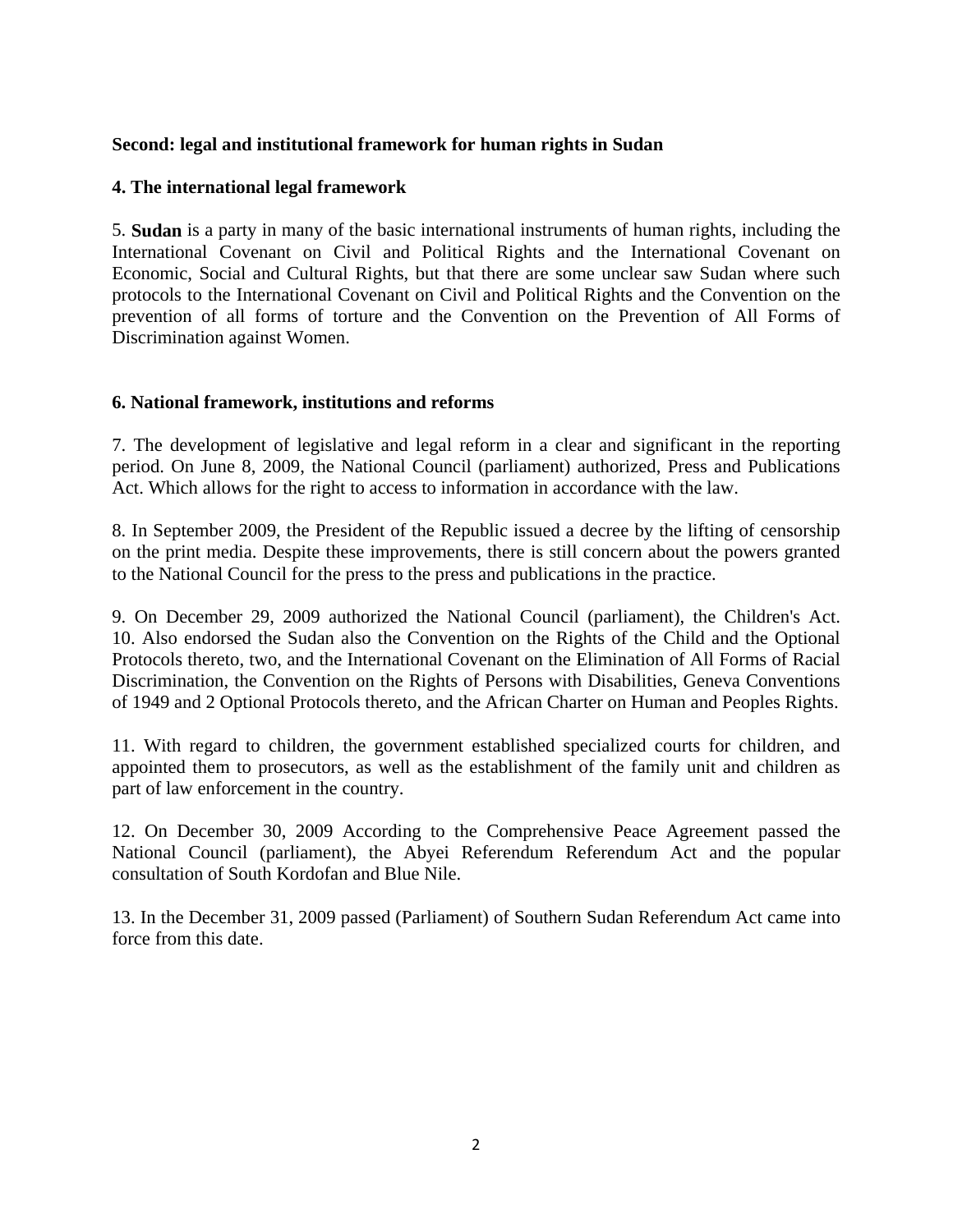#### **14. High Commissioner for Human Rights in Sudan:**

Board approved the Sudanese National Assembly (Parliament) Act for the Establishment of National Commission for Human Rights for the year 2008, but that the appointment of members of the Commission is still in the process of consultation with the Foundation President of the Republic and thus the matter remained pending because of a dispute the ruling partners on the designation of members of the Commission to date. Has also been setting up a Commission for Human Rights in Southern Sudan has begun its functions but does not play a role in the protection and rehabilitation of the human rights situation in southern Sudan and cut and silent in front of violations of the Popular Army for the Liberation of Sudan for Serious Violations of the rights and freedoms and tolerance of particular nominated for practices and aggressive collection of weapons from the people the southern tribes. In this regard, **Maarij Foundation for Peace and Development** was touched some shortage from the partners that they didn't expedite the nomination and appointment of members of the National Commission for Human Rights.

#### **15. B - 3 - the Constitutional Court and Human Rights:**

Parliament enacted the Sudanese Constitutional Court Act for the year 2005 under article 119 of the Constitution of the Sudan in transition, a court independent of the Sudanese judiciary and the executive and legislative branches which rise to defend the constitutionality of laws and has a central task in the protection of fundamental rights and freedoms as enshrined in the Article 122 (2) of the Act Constitutional Court, also plays a criminal jurisdiction in the face of the President and his deputies in the face of the judges of the Supreme Court according to Article 60 (2) of the Constitution of the Sudan Interim for the year 2005. .

#### **Third: political and constitutional developments:**

#### 16. **Democratization**:

 A major step towards democratization and as envisaged in the Comprehensive Peace Agreement, general elections were held in the Sudan at all levels of government (national, state and local) in the period from April 11 to 15, 2010.

17. Characterized the election as the first multi-party elections in the country 24 years ago and is expected to contribute effectively in the process of democratization in the country.

18. Number of opposition parties in northern Sudan, such as the National Umma Party, the Communist Party boycotted the electoral process, while the Popular Movement for the Liberation of Sudan withdrew from the presidential election and decided not to participate in the elections that took place in Darfur.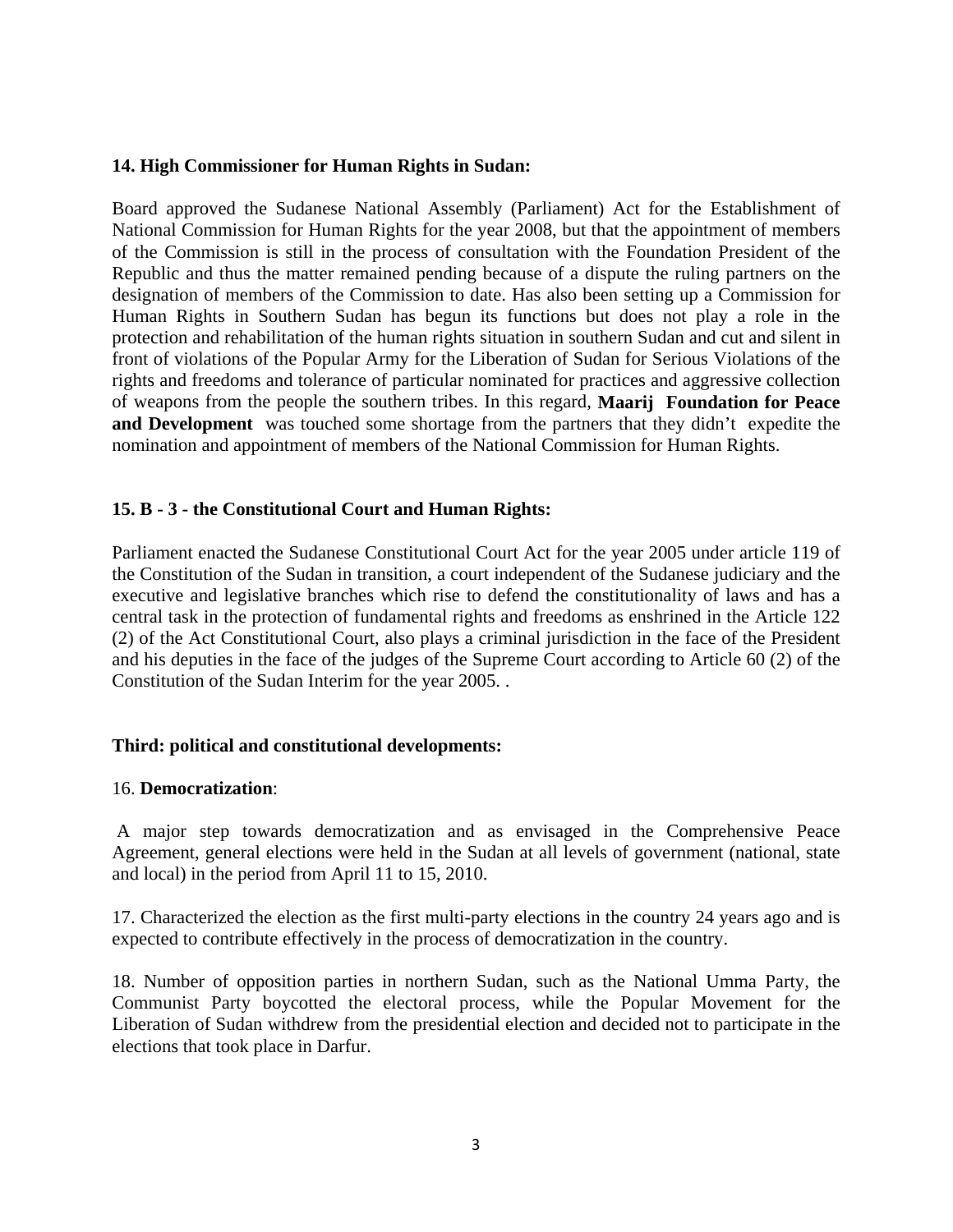19. The electoral process suffered from some technical problems which necessitated the extension of the voting period for two days. However, the voting process was orderly and peaceful solution to a large extent, and within the secured environment in Darfur, where the elections were largely free of major incidents.

20. Elections were monitored by observers from the African Union and the European Union and the League of Arab States and the Carter Center and other stakeholders alongside local civil society organizations. In spite of the reported defects, such as not to display records of voters in some polling stations, but eventually everyone welcomed the peaceful and positive attitude for the electoral process.

## 21. **Arche de Zoe scandal**

 Thursday, October 25, 2007 arrested by the Chadian authorities 19 people, nine French and seven Spaniards and Chadian and Belgian pilot named Jack Wilmar, caught red-handed transfer of 103 children to France from the airport of Abeche, the majority of children Sudanese, including a few Chadians aged between one and nine years. Association " **Arche de Zoe**  French", which was organized process that they claimed the wounded and the sick and orphans and they deport them to France for adoption, or treatment. Lie collapsed before few hours to control the process it revealed a French organization that they were stolen from their families and fields after being drawn, and fell bandages that were on the bodies of some children to discover it was only to mislead and they are in good health, then hastened to Paris to denounce the process and deny any responsibility the plaintiff in the same time that the organization "Arche de Zoe" is not supported as a charitable organization within the organizations French working in Darfur, while the FAO said that the process was being implemented with the knowledge of the French authorities, acknowledging that families French that have accepted the hospitality of treatment or adoption, paid the amount of  $\epsilon$  2400 Every child needs and to secure the rental of aircraft to transport them. While the French diplomat said to the BBC that about 300 families in France and Belgium paid between 4 to 9 thousand dollars for each child being transferred.

22. A statement signed by the "international non-governmental organizations working in Darfur," it "condemns the recent attempt made by one of the organizations for the transfer of children from Chad." The statement added that "this activity is not a work being done by nongovernmental organizations in Darfur or our colleagues in Chad." And between organizations signed the statement "The Sword with Children to" and "Oxfam" and "CARE" and "International Rescue kumite" and the "Action Against Poverty," the French and the Organization Norwegian "Church Aid" and the "War Child Holland" and the "land of the people" in French.

23. **Maarij Foundation for Peace and Development** , Demands the international community to condemn the French President, who traveled to Chad and the transfer of offenders referred to them after the preliminary ruling, making it one of which help to impunity. 24. The Government has made remarkable progress in the field of institutional and legislative reform in accordance with the Comprehensive Peace Agreement and the Interim National